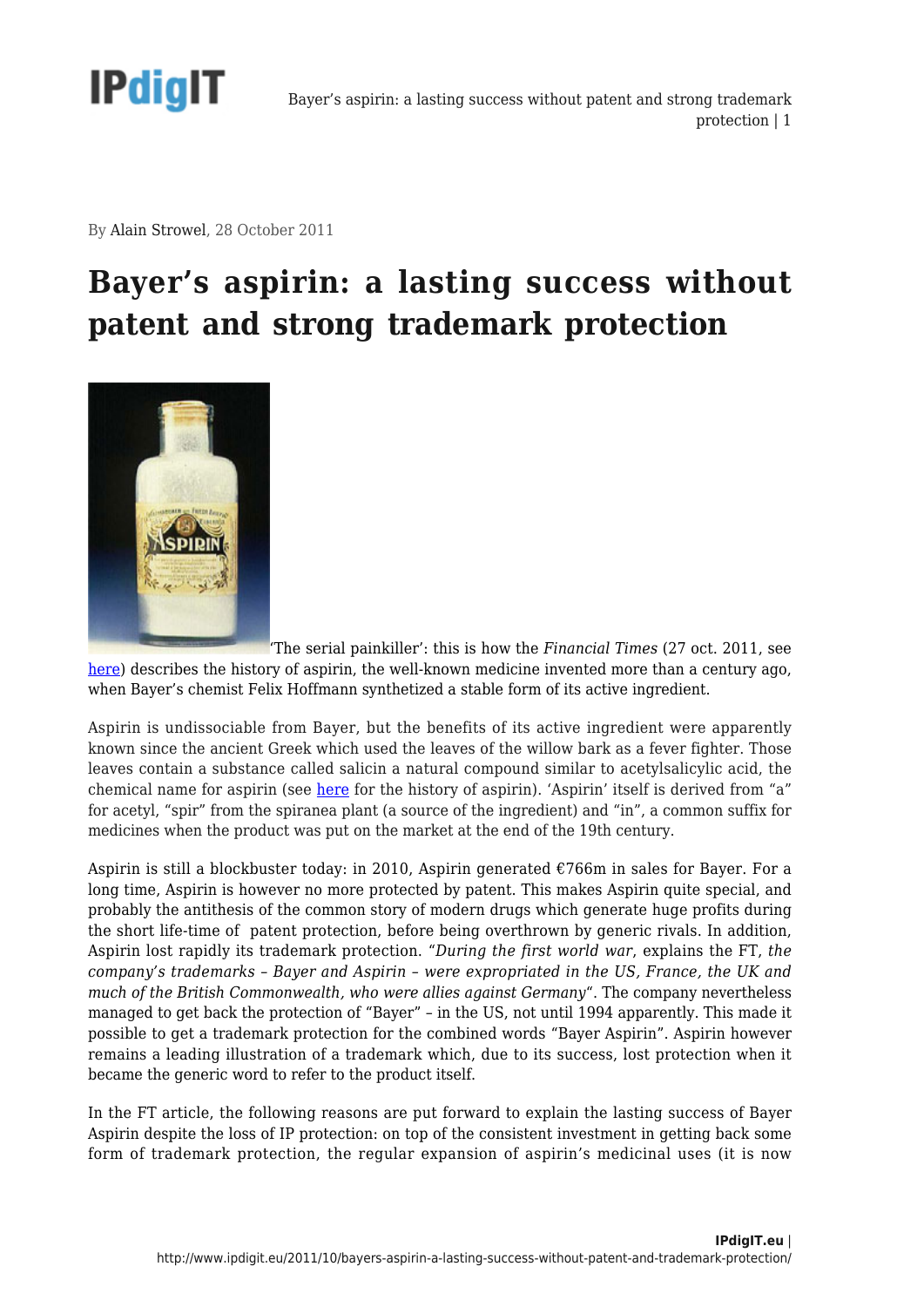

Bayer's aspirin: a lasting success without patent and strong trademark protection | 2

approved to protect against repeat heart attacks and strokes; see the promotion on a US website under the (trademarked) motto "Expect Wonders" [here](http://www.wonderdrug.com/index.html)), the periodic reformulations (from tablets to powder, and its association with other ingredients as in Cafiaspirina, where it is mixed with caffeine) and the intensive marketing of the product.





The mark "CAFIASPIRINA" is a fanciful combination of the Spanish words for "caffeine" and "aspirin"

Aspirin has inspired some imaginative advertisers, for instance in Brazil — an 'ex-wife's lawyer' might indeed be an explosive combination of aspirin and caffeine, not clear however how it could alleviate migraine… Interestingly, Bayer also commercialised Heroin as a branded cough remedy around 1900, as shown in the old black and white ad. Heroin is probably the opposite example of a